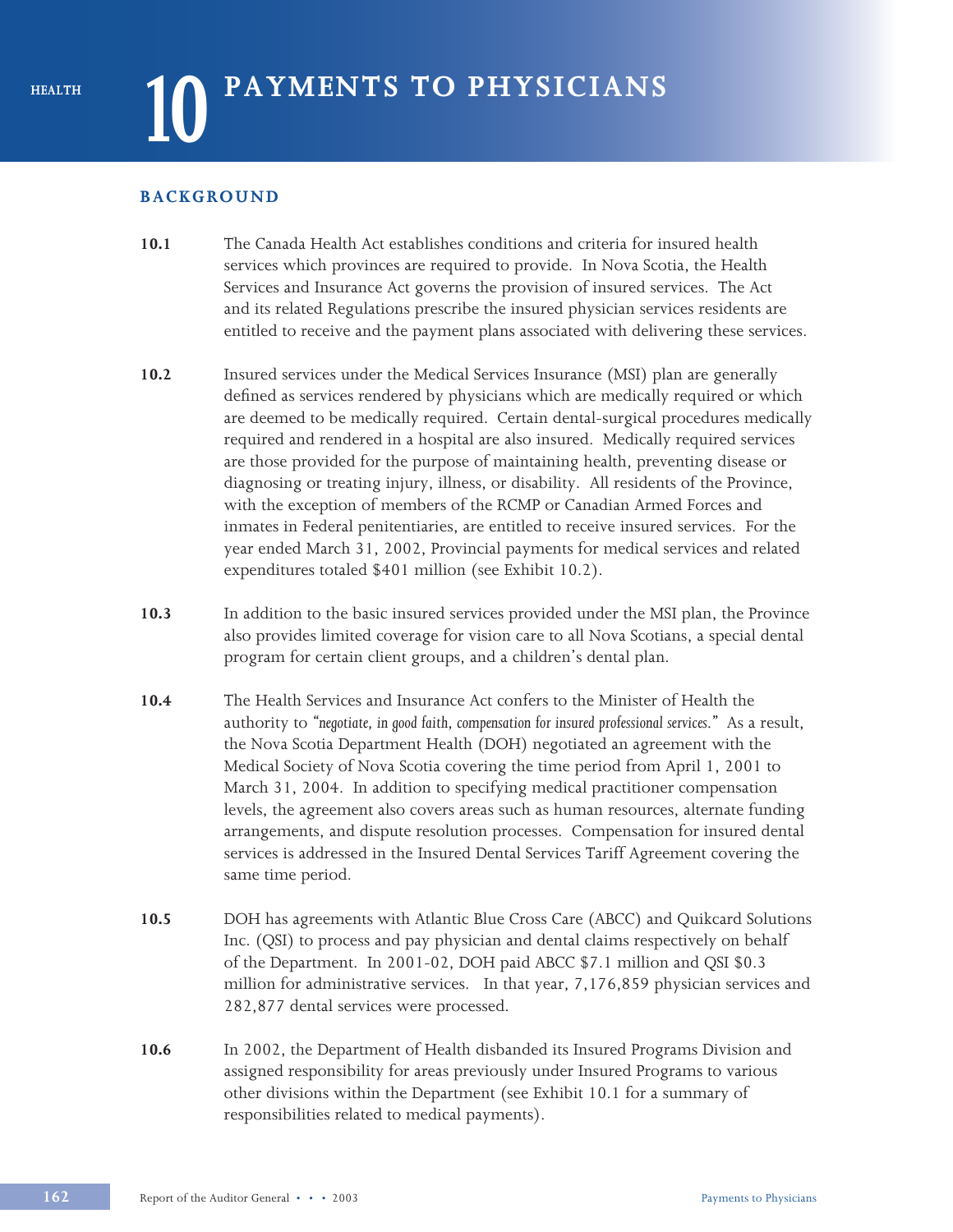- **10.7** The majority of physicians in the Province are paid under the traditional fee-<br> **HEALTH** for-service arrangement. Certain groups of physicians have opted to be paid on an alternative funding basis (fixed-fee contract), and therefore do not submit regular fee-for-service claims, but instead are required to submit shadow billings for monitoring activity levels. In 2001-02, payments under alternative funding arrangements totaled \$90 million. Payments under alternative funding arrangements were previously audited and reported on by this Office in 2000 and therefore are not included in the scope of this audit.
- **10.8** Fee-for-service payments made directly to physicians or physician groups under the following programs are included in the scope of this audit: regular MSI feefor-service; radiology and pathology; optometric; children's dental; special dental; prosthetic; and dental surgical (see Exhibit 10.2). For the year ended March 31, 2002, these payments totaled \$266 million.
- **10.9** In the past, payments to physicians have been audited periodically by our Office. The last such audit was completed in 1994. More recently, a computer environment control review of Maritime Medical Care Inc. (now Atlantic Blue Cross Care) was conducted and reported on in 1998 and an audit of alternative funding initiatives was conducted in 2000.

#### **RESULTS IN BRIEF**

- **10.10** The following are the principal observations from this audit.
	- A sample of medical and dental fee-for-service claims was tested for compliance with the Health Services Insurance Act and Regulations and the Agreement with the Medical Society of Nova Scotia. All claims tested complied with the provisions of the Act and Agreement.
	- **Pre-assessment controls and the audit and monitoring of payments to** physicians for bulk-billed radiology and pathology claims are deficient. Inadequate pre- and post-assessment controls increase the risk that inappropriate radiology and pathology claims will be paid.
	- A 1997 decision by the Department of Health to pay physician services claims for patients with expired health cards was not supported by appropriate analysis to identify and assess the potential risks. We have recommended that DOH conduct a detailed analysis of the risks and benefits associated with the payment of claims for patients with expired health cards and that appropriate controls and procedures be implemented.
	- The Department of Health has assigned responsibility for the audit of physician fee-for-service claims to Atlantic Blue Cross Care under the current administration contract. ABCC has a comprehensive audit process in place to ensure the accuracy of physician fee-for-service claims other than for radiology and pathology claims. There is a need to ensure that audits are also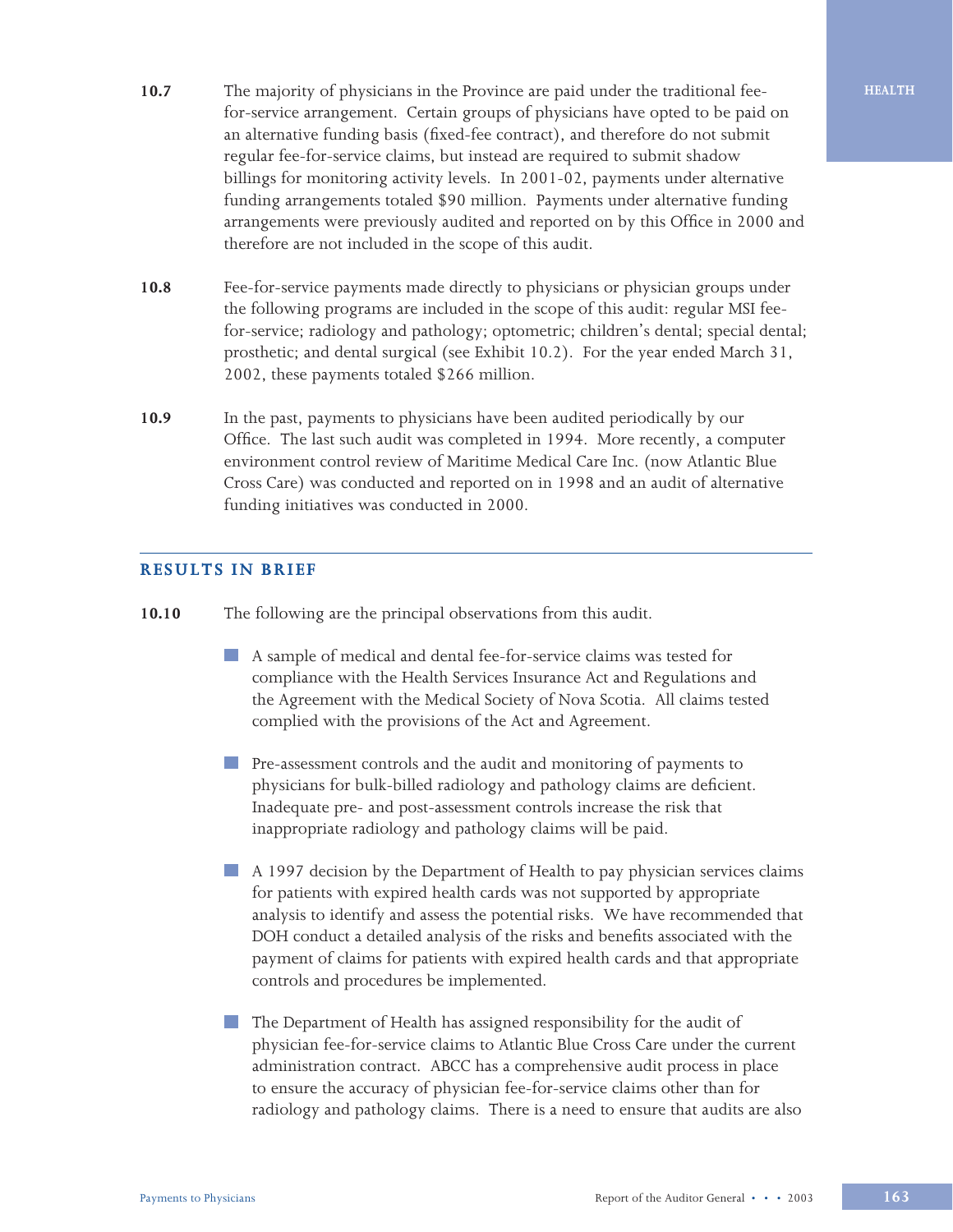performed by external auditors or the Province's Corporate Internal Audit Group on a regular basis.

- The current administrative contract with ABCC does not include provisions which clearly define roles and responsibilities, reporting and information requirements, and mechanisms for the assessment of ABCC performance. DOH should ensure that all new contracts with service providers include such provisions.
- We audited certain aspects of the administration of the Children's Dental Program by Quikcard Solutions Inc. and made recommendations to improve accountability.
- **Prior to our audit, DOH had not completed an analysis of whether expected** savings from the move to Quikcard Solutions Inc. for processing dental claims had been realized. We have recommended that DOH ensure appropriate follow up is completed to determine whether expected cost savings have been achieved by new projects.
- Our 1998 Report recommended that DOH obtain legal counsel with respect to its rights of ownership over the software used by ABCC to process physician medical payments. The recommendation has not been implemented. This is an important issue that should be examined as part of the Department's assessment of alternatives for the administration of physician medical payments.

#### **AUDIT SCOPE**

- 10.11 The objectives of this assignment were to:
	- **-** obtain current documentation of the controls and accountability for the physician, children's dental, optometric, and radiology and pathology payment systems; including those at the Department of Health and those in place at the contracted administrators;
	- **-** gain an understanding of the contract with the administrators and audit the administrator's allocation of administrative expenses to MSI;
	- **-** review the results of internal audit activity for 2002 (at Department of Health, Atlantic Blue Cross Care, and Quikcard Solutions Inc.), and any audit plans for the upcoming year (2003), and form an opinion on the adequacy of internal audit activity;
	- **-** test a sample of physicians, children's dental, dental surgical, optometric, and radiology and pathology claims for compliance with the applicable Regulations under the Health Services and Insurance Act and any applicable terms of the Agreement between the Province and the Medical Society; and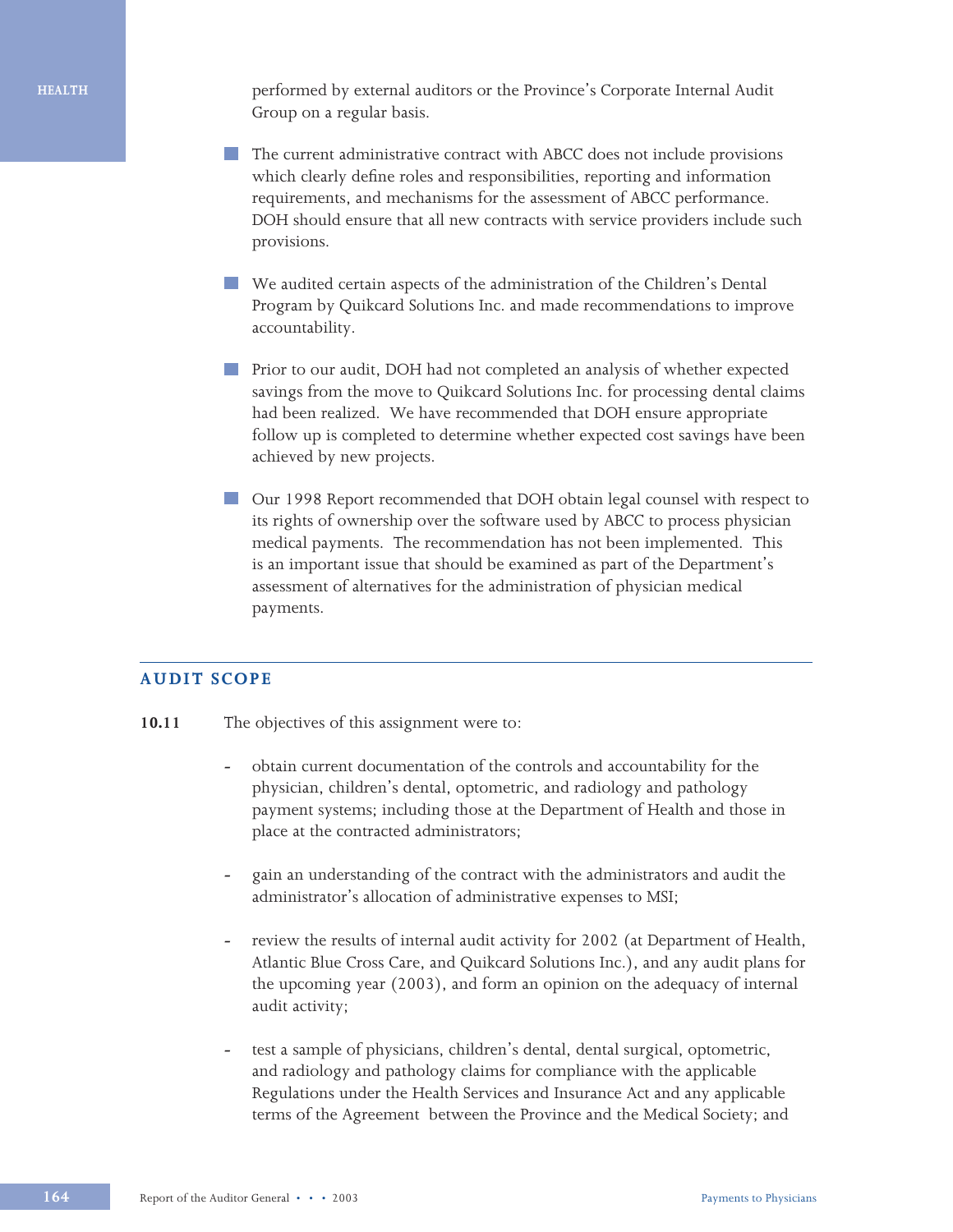- **-** follow up on the implementation of recommendations from our 1998 Computer Environment Control Review and our 2000 audit of Physician Alternative Funding Initiatives.
- **10.12** The audit criteria were taken from recognized sources including the CICA Criteria of Control Board's *Guidance on Control*, Canadian Council on Health Services Accreditation's *Standards for Acute Care Organizations: Contracted Services*, Office of the Auditor General of Canada's *Financial Management Capability Model* and *Modernizing Accountability Practices in the Public Sector* and the Health Services and Insurance Act.
- **10.13** Our audit approach included interviews with DOH, ABCC and QSI management, review of Corporate Internal Audit files and other relevant documents, and detailed testing of medical payments conducted at ABCC and QSI for the fiscal year ended March 31, 2002.

### **PRINCIPAL FINDINGS**

#### **Accountability Framework**

- **10.14** DOH has contracted the administration of physician and dental payments to Atlantic Blue Cross Care and Quikcard Solutions Inc. The Department's current contract with Maritime Medical Care Inc. (MMC) was signed in 1992 and has been extended several times, with the most recent extension expiring March 31, 2004. Under this contract, MMC is to provide physician and dental claims processing, payment of claims on behalf of DOH, and audit verification work on processed claims. In January 1999, MMC entered into a joint venture agreement with ABCC and merged all operational areas. Legislation formalizing the merger was subsequently passed in 2002 and proclaimed on January 1, 2003.
- **10.15** Based on the original contract, DOH reimburses ABCC for administrative costs associated with processing and payment of medical payments and related audit work. For 2001-02, ABCC administrative costs totaled \$7.1 million. An annual audit of ABCC administrative costs is conducted by the Corporate Internal Audit Group for government.
- **10.16** In June 2001, processing and payment of dental claims was contracted to Quikcard Solutions Inc. DOH pays Quikcard a fixed amount annually based on the contract. For 2001-02, DOH payments to QSI under contract were \$0.3 million.
- **10.17** Both ABCC and QSI provide monthly expenditure reports to DOH detailing total physician and dental claims paid for that period. DOH prepares journal entries to reflect the payments made on its behalf to physicians and dentists. ABCC also provides monthly reports on administrative costs year-to-date and forecast to year end which DOH verifies.
- **10.18** ABCC has a Monitoring and Statistics division that conducts audit verification and analysis on previously paid claims (see paragraph 10.27 for further discussion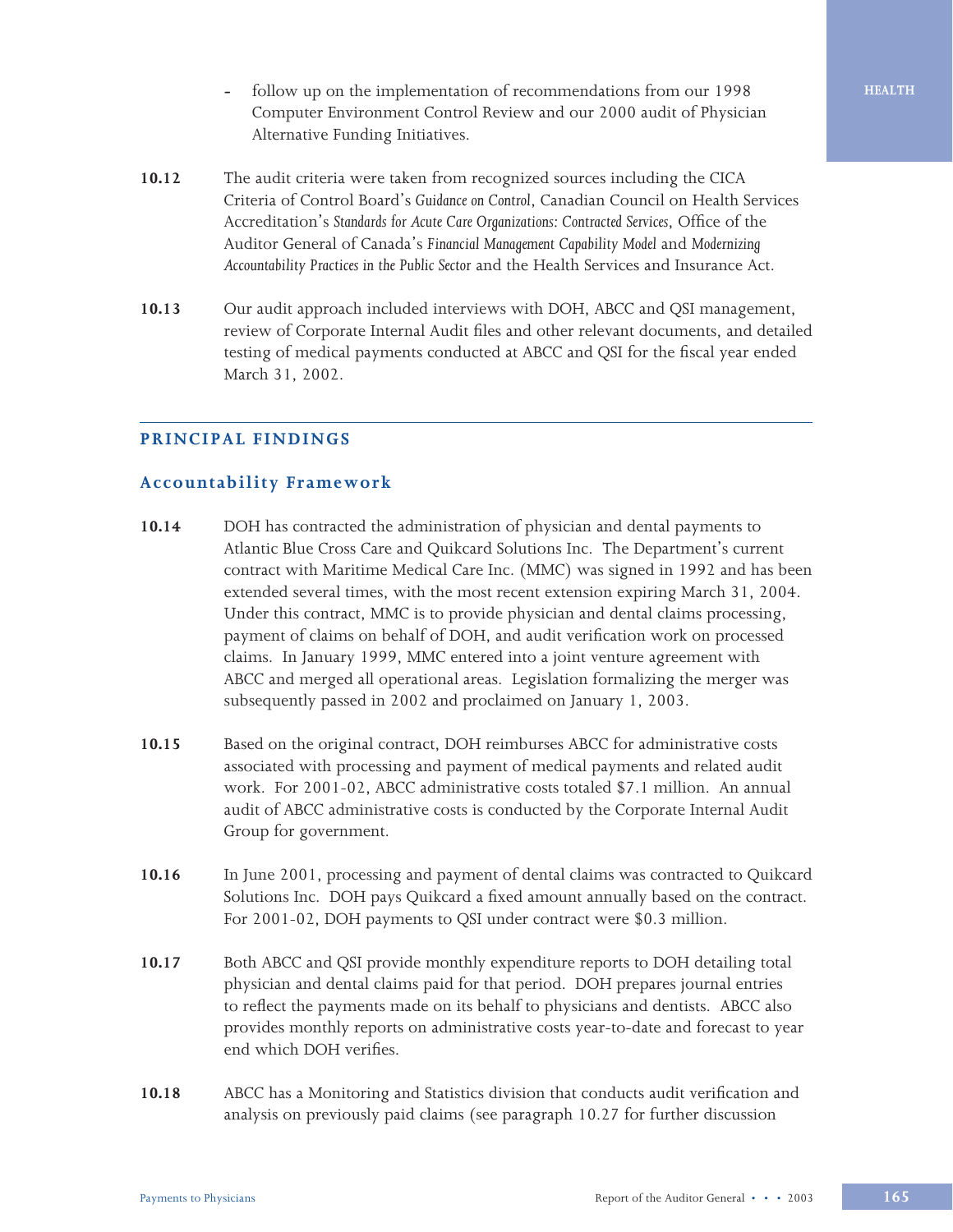of this). QSI is required to provide DOH with an annual external audit opinion indicating whether QSI has complied with the terms of its agreement with the Department.

#### **Edit and Assessment of Submitted Claims**

- **10.19** Service providers' pre-assessment controlsThe majority of claims for payment of insured physician services are received by ABCC electronically from the submitting physician. Physicians submit one or more claims per patient for each separate patient encounter. Individual claims include the identification of the patient and a listing of the medical services provided along with the amount being requested for payment. For 2001-02, 7,176,859 physician services were provided (source: *Medical Services Insurance (MSI) Tables* for 12 months ending March 31, 2002).
- **10.20** Prior to being approved for payment, claims are subjected to numerous electronic edit checks designed to detect inappropriate claims. Edit checks search for duplicates, date of service prior to the 90 day submission limit, assignment of the proper medical service units to the procedure code, and compliance with the information requirements in the Act. Claims rejected by the electronic edit checks are sent to a manual adjudication system for processing. Claims can be submitted at any time. Payments of approved claims are made bi-weekly.
- **10.21** Dental claims for payment of insured services are received by QSI in paper form. Once received, QSI staff enter the information into an electronic dental payment system. The manually entered claims are subjected to a variety of electronic edit checks prior to approval for payment. QSI also has a manual approval process for unusual and special circumstance claims.
- **10.22** Testing results Our audit included testing a random sample of 100 medical (including optometric) and dental fee-for-service payments for compliance with the Health Services and Insurance Act and Regulations as well as the Province's Agreement with the Medical Society. Testing of the sample of medical payments was conducted at ABCC, while dental payment testing was completed at Quikcard Solutions Inc. We conducted analytical procedures (electronically) on all 2001- 02 fee-for-service payments, excluding radiology and pathology claims, to detect certain types of non-compliance such as gender specific procedures being performed on the wrong gender. As a result of our sample and analytical testing, we determined that payments are accurate, timely and in accordance with contract requirements.

#### **Expired Health Cards**

**10.23** In 1997, based on direction provided by DOH, ABCC stopped refusing MSI claims made by physicians for patients with expired health cards. Nova Scotians are required to renew health cards in order to receive insured medical services, however this requirement is currently not enforced. Based on our discussions with DOH management, dental claims processed by Quikcard for individuals with expired health cards are rejected. Insured hospital services, other than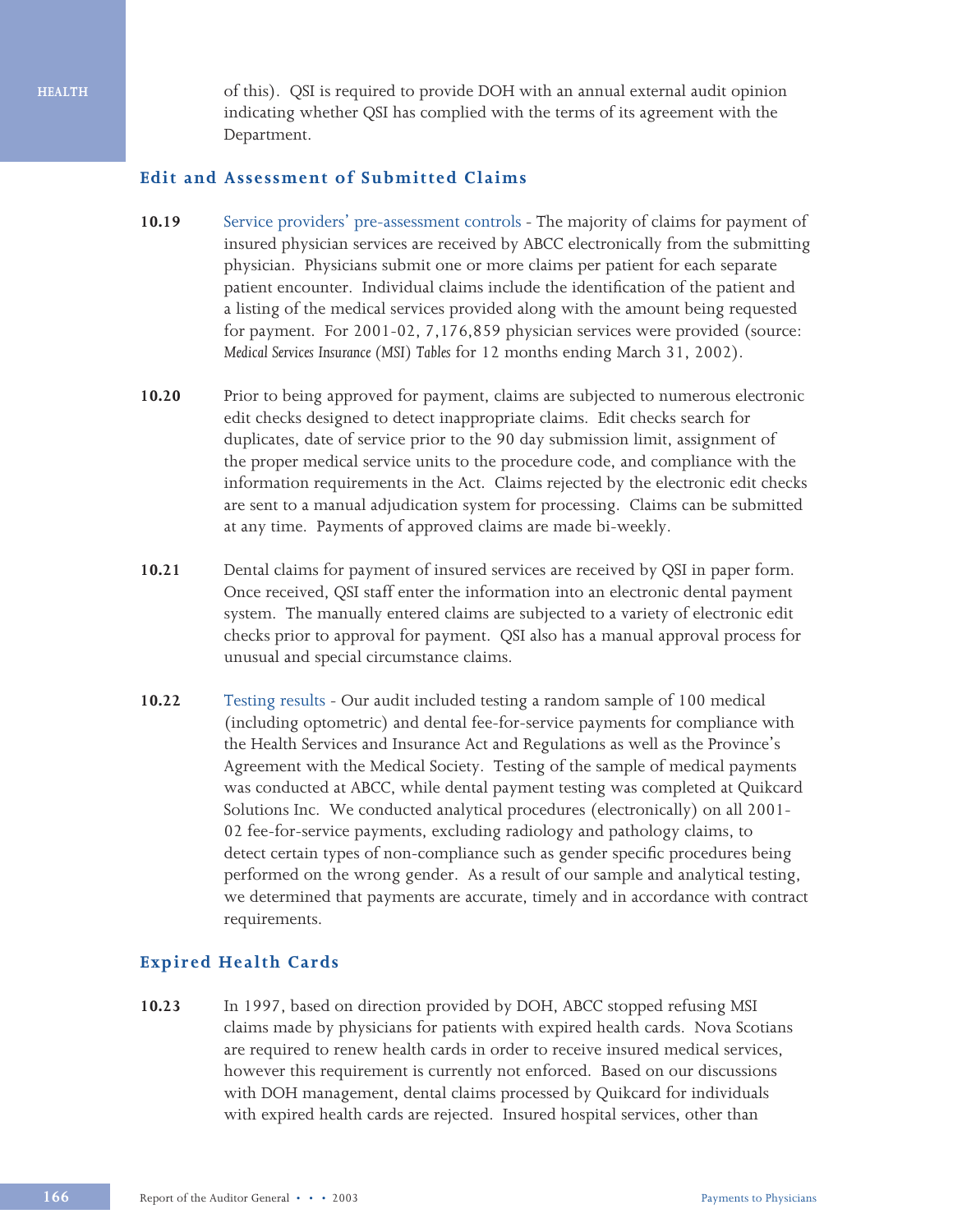emergency services, also require a current health card prior to service provision. Accompanying the decision to stop refusing expired health card claims was the commitment of a Ministerial review in six months. Based on our discussions, the review was never conducted.

- **10.24** Current DOH management indicated that an analysis was not performed in 1997 to identify and assess the financial and other related risks associated with the decision to pay physician claims for patients with expired health cards. Department management indicated that an underlying assumption supporting the change was that the majority of these services would have been provided to otherwise eligible residents of the Province who simply neglected to renew their health cards. Management also indicated that the Department is currently in the process of studying this issue.
- **10.25** ABCC provided our Office with documentation indicating that from May 7, 1997 to March 31, 2002, \$1.66 million in MSI claims had been paid to physicians for services provided to patients with expired health cards. However, we did not determine the portion of these expired card claims that pertained to ineligible individuals. The most common cause of ineligibility would be moving out of Province. Since there are reciprocal agreements with other provinces, there is risk that an individual could continue to have Nova Scotia pay for services after moving.
- **10.26** In addition to the risk of paying claims for ineligible individuals, not enforcing renewal of health cards results in inaccurate personal information for use in ABCC's audit procedures to verify and monitor processed claims.

#### **Recommendation 10.1**

We recommend that DOH conduct a detailed analysis of the risks and benefits associated with the payment of claims for patients with expired health cards and that appropriate controls and procedures be implemented.

#### **Audit and Monitoring of Paid Claims**

**10.27** ABCC Monitoring and Statistics audit work - ABCC has a Monitoring and Statistics division responsible for conducting audits of payments to providers, including physicians and dentists. Staff prepare an audit plan whenever significant changes are made to how physicians are paid since this may impact the type of audit work needed to verify payments. Various types of audit tools are used to verify claims submitted by physicians such as service verification letters sent to patients, physician profiles, on-site billing audits, and internal billing audits. The audit work completed for dental claims is less extensive since the funding for dental claims represents less than 3% of total fee-for-service funding.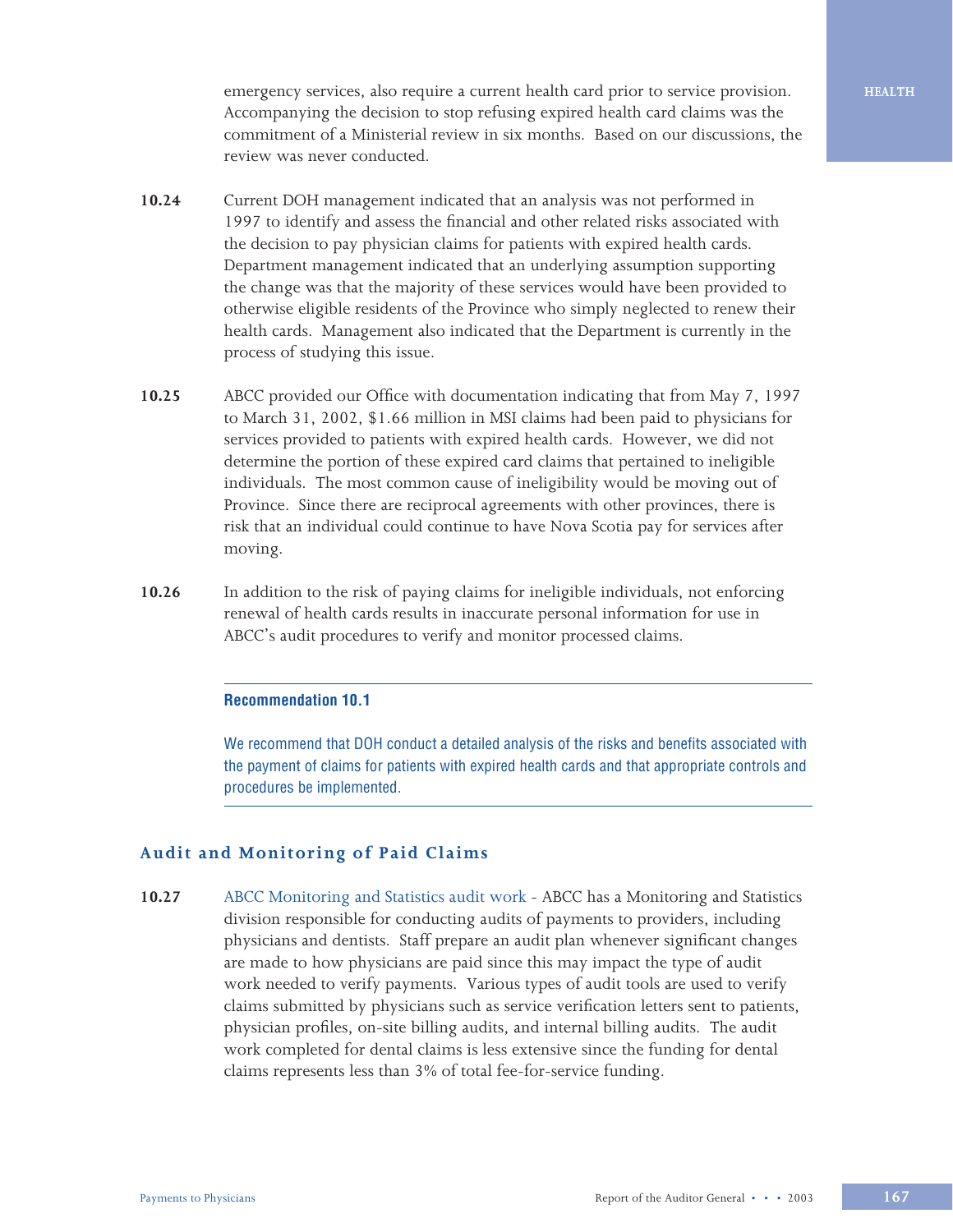- **10.28** ABCC produces an annual report summarizing the results of audit activity each year. This report is provided to DOH for information. The 2001-02 report noted that:
	- 76,380 service verification letters were sent out with an 81% response rate. There were 156 denials that the patient had received the service resulting in recoveries of \$13,772.
	- H. As a result of audits identified through the provider risk analysis, 152 on-site billing audits were conducted. 78 providers were identified as having billed inappropriately, resulting in recoveries of \$196,357.
	- Also using risk analysis, 546 internal billing audits were conducted. Inappropriate billing was identified in 385 audits resulting in recoveries of \$197,171, representing 0.09% of total billings.
	- **10.29** It is important to point out that ABCC uses risk analysis to identify types of services or specific physicians for billing audits. The percentage of errors found in these audits is much higher than errors found through the service verification letters which are routinely sent, on a sample basis, to patients of all physicians. Since billing audits are conducted on perceived high risk areas, a higher error rate is to be expected and does not imply that this error rate exists throughout the entire population of physician claims.
	- **10.30** If audits reveal instances of inappropriate billing, the funds are recovered from the physician. ABCC employs a medical consultant to ensure the adequacy of supporting documentation for the claims under review. Once a physician has been audited, he/she is automatically put on the list for follow up in two years. At that time, ABCC Monitoring and Statistics staff will determine whether another audit is necessary.
	- **10.31** Lack of appeals process The Corporate Internal Audit Group for government reviewed ABCC's internal audit activity and noted a concern with the lack of appeals process for physicians who do not agree with the decision of ABCC's Monitoring and Statistics division. When an audit has been completed and ABCC determines that a recovery is warranted, the physician may appeal this decision. Since there is currently no appeals process, the file is held pending an appeal. At the time of our audit, nine files were being appealed. Some of these appeals are several years old. The Health Services and Insurance Act had a section which dealt with the appointment of a commission to hear appeals. This section was repealed in 1992 and no process has been established to replace it. The Department is aware of this situation and is working with all parties affected to develop an appeals process.

#### **Recommendation 10.2**

We recommend that DOH establish an audit appeals process.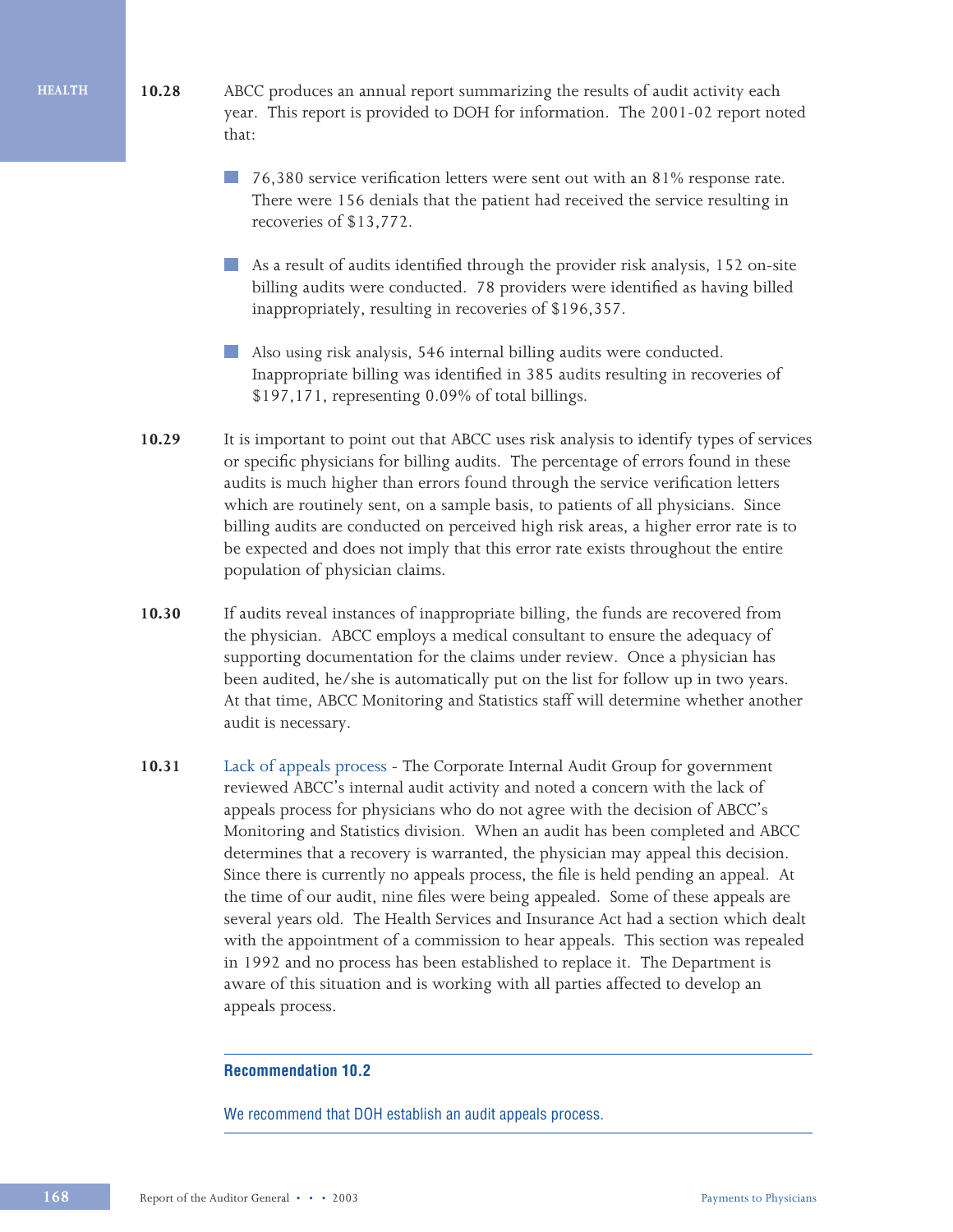## **Radiology and Pathology Claims**

- **10.32** Provincial payments of bulk-billed radiology and pathology claims totaled \$31 million for the year ended March 31, 2002. The payment process in place for these claims varies from the normal fee-for-service payment procedures. Radiologists and pathologists are not required to submit claims electronically to ABCC for processing. Instead, paper reports are submitted by individual physicians or physician billing groups via the mail and manually entered into the system by ABCC staff. While physicians submitting fee-for-service claims electronically are required to provide detailed patient information on every claim (i.e., patient name, age, sex, health card number), radiology and pathology bulk billings specify the bi-weekly or monthly totals only for each type of procedure performed.
- **10.33** As discussed in paragraph 10.20 above, there are a number of electronic edit checks for regular fee-for-service claims to help ensure validity and accuracy. The manual nature of the payment process for bulk-billed radiology and pathology claims and the lack of patient-specific information prevent ABCC from conducting these edit checks. At the time of writing this Report, DOH had not performed a risk analysis to determine whether the risk of submitting ineligible radiology and pathology claims for payment is less than for other MSI fee-for-service claims. In the absence of such an analysis, it is difficult to justify the reduced level of preassessment controls which currently exist.
- **10.34** Audit and monitoring activities equivalent to those conducted on other MSI feefor-service claims are not performed on radiology and pathology claims. ABCC management informed us that the lack of patient-specific information on bulkbilling reports limits the ability to confirm the occurrence and accuracy of these claims through existing audit procedures. For example, since patient names and addresses are not included on billing reports, ABCC cannot verify that services were provided. ABCC is able to perform some analysis of total procedures by radiology or pathology service type at each institution. If an analysis identified a significant variance, ABCC staff informed us they would attempt to determine the cause.
- **10.35** Our Office performed detailed testing on a sample of bulk-billed radiology and pathology shadow billings submitted to ABCC by physicians at the IWK Health Centre as part of an audit we conducted at that hospital (see Chapter 8 of this Report). Bulk-billed shadow billings are submitted in the same manner as bulkbilled fee-for-service claims but are simply not paid because the IWK radiologists and pathologists have an alternative funding arrangement with the Province. Shadow billing information is important because it is used in the health statistics system to accumulate accurate totals of services provided for monitoring service types and volumes. Results of our testing indicated that one of the 33 patient shadow billing claims included an error. A procedure which was cancelled was mistakenly submitted.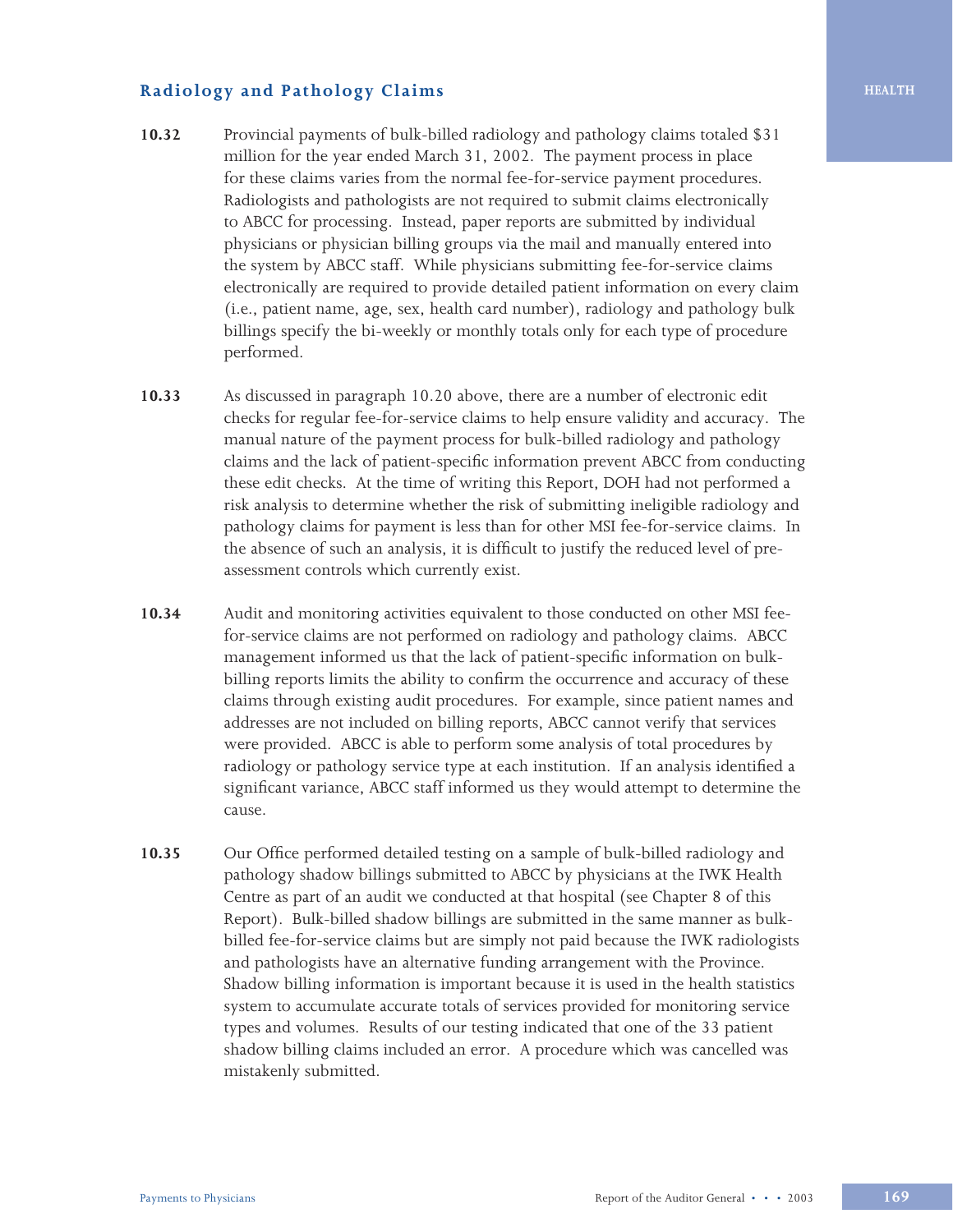- **10.36** In addition to the detection and recovery of inappropriate claims by physicians, the audit and monitoring of medical payments helps deter inappropriate billings. The 2001-02 ABCC *Monitoring and Statistics Annual Report* suggests that program savings of 3 to 5% may be achieved by having an established audit and monitoring process which helps discourage inappropriate claims. Based on this estimate, the potential cost to the program of not having an audit process in place for bulkbilled radiology and pathology claims could be between \$0.9 and \$1.5 million for the year ended March 31, 2002.
- **10.37** Management at DOH indicated that they are aware that very little audit work is currently being conducted on radiology and pathology claims by ABCC. No analysis and assessment of the risks associated with not auditing these claims has been prepared by the Department.

#### **Recommendation 10.3**

We recommend that DOH perform a risk analysis on bulk-billed radiology and pathology claims and establish appropriate audit procedures in conjunction with ABCC.

#### **Monitoring and Accountability of Contracted Administrators**

- **10.38** Compliance with ABCC agreement ABCC is complying with most of the key requirements of the agreement with the Province with the following exceptions. Forecasts and variance explanations for ABCC's administrative expenses are required on a quarterly basis but have only been provided when requested. DOH staff were preparing forecasts and variance analysis for administrative expenses and discussing them with ABCC if required. Department staff were not aware that ABCC was required to provide this information as part of the agreement. DOH management informed us that they have requested quarterly forecasts be provided to the Department in the future.
- **10.39** ABCC is also required, under the original contract with MMC, to provide audited financial statements to DOH. At the time of our audit, the Department had not been receiving these statements. DOH staff have informed us that they have requested and received audited statements for 2002 and have informed ABCC that the Department will be enforcing the contractual requirement for annual audited statements. It is important to note that the audited financial statements do not show detail related to physician payments. The only related disclosure is a single line-item showing the administration fee received from the Province.
- **10.40** Department of Finance internal audit work During the time period covered by our audit, staff at the Corporate Internal Audit Group for government conducted three separate audits of ABCC's operations relating to administration of medical payments to physicians. The audits included a review of pre-assessment controls, audit and monitoring of claims, and an audit of the actual administrative expenses paid to ABCC for 2002. Audit reports have been provided to DOH on two of these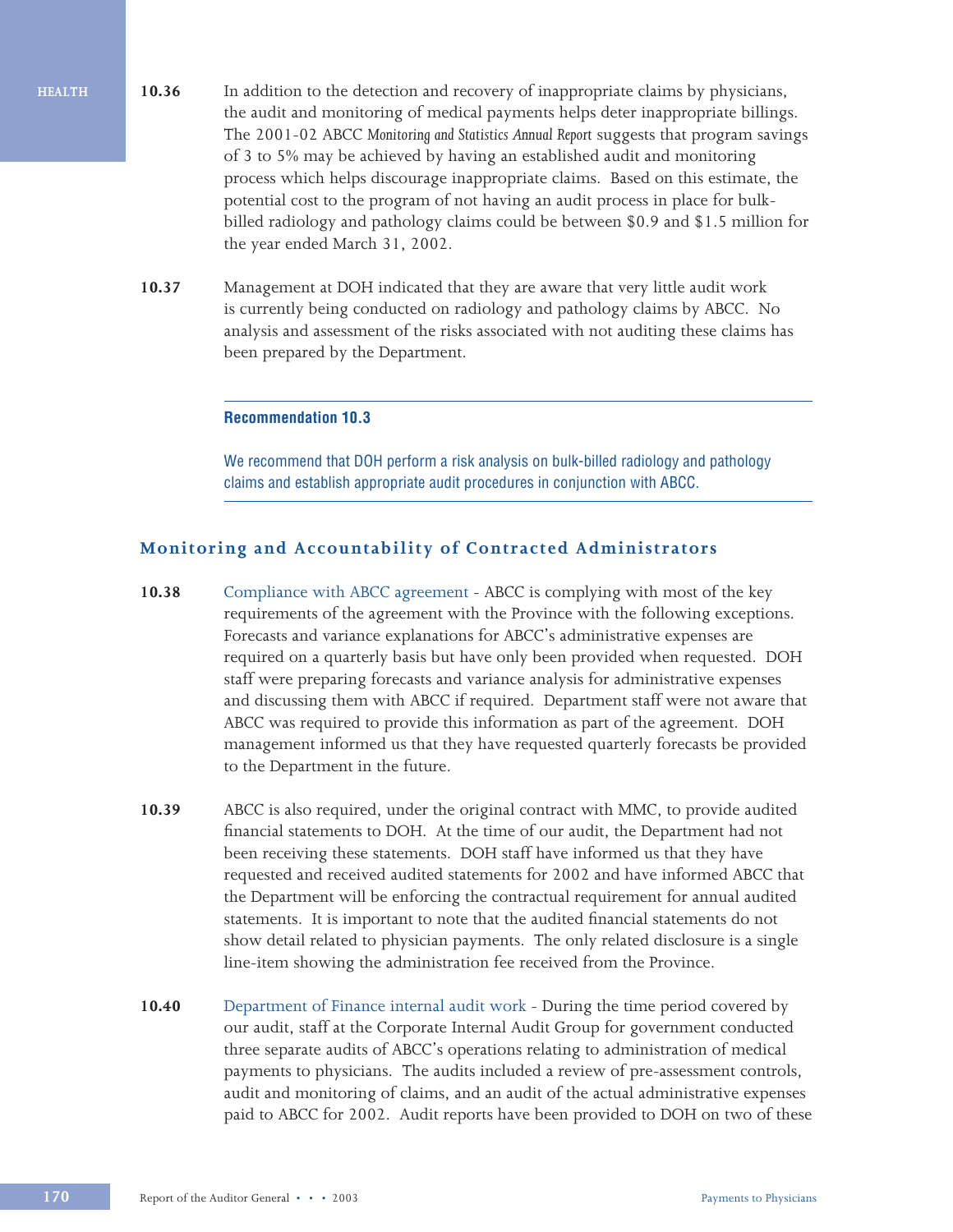audits. The reports concluded that there were adequate controls over pre- and post-assessment of claims at ABCC. The audit of administrative expenses had not been finalized at the time of writing this Report.

**10.41** Historically, there has been a lack of independent, external audit activity on medical payments to physicians. The external audit of MMC financial statements includes administrative revenues only. Although payments to physicians are audited by ABCC's Monitoring and Statistics division, accountability could be improved by establishing an independent audit process. There has been some improvement in this area recently with the increased frequency of the Department of Finance's Corporate Internal Audit work on physician payments.

#### **Recommendation 10.4**

We recommend that DOH ensure external auditors or the Department of Finance's Corporate Internal Audit Group are engaged annually to audit medical payments to physicians paid by ABCC.

- **10.42** Future plans for administration of physician claims As noted in paragraph 10.14, the current contract between the Province and ABCC is quite old (dating back to Maritime Medical Care in 1992) and has been extended several times. The current extension expires March 31, 2004.
- **10.43** DOH has identified deficiencies in the contract with ABCC and is taking action to ensure these areas are addressed when the Department negotiates a new contract for the administration of the MSI program. DOH contracted a consultant to look at the existing contract with ABCC and make recommendations for change. In the Request For Proposal at the time of hiring the consultant, DOH noted the following areas of concern with the existing agreement:
	- **-** *"program and management objectives and deliverables not clear*
	- **-** *to the extent that objectives exist, they are often too rigid to allow for the effective use of the information and data provided for effective decision making, and to align with and support emerging health system priorities such as the creation of an electronic health record, primary health care reform, and population initiatives*
	- **-** *day to day management of the program is extremely time and resource intensive*
	- **-** *mechanisms to identify and measure service delivery performance are not adequate."*
- **10.44** The consultant has been meeting with staff at ABCC as well as DOH to determine improvements required to the existing system. Ultimately, the consultant will present an analysis of options and a recommended approach for acquisition of services to process medical payments. At the time of our audit, the final consultant's report had not been received by the Department.
- **10.45** Administration of dental claims In 1999, DOH entered into an agreement with Quikcard Solutions Inc. to lease QSI's software for the adjudication of dental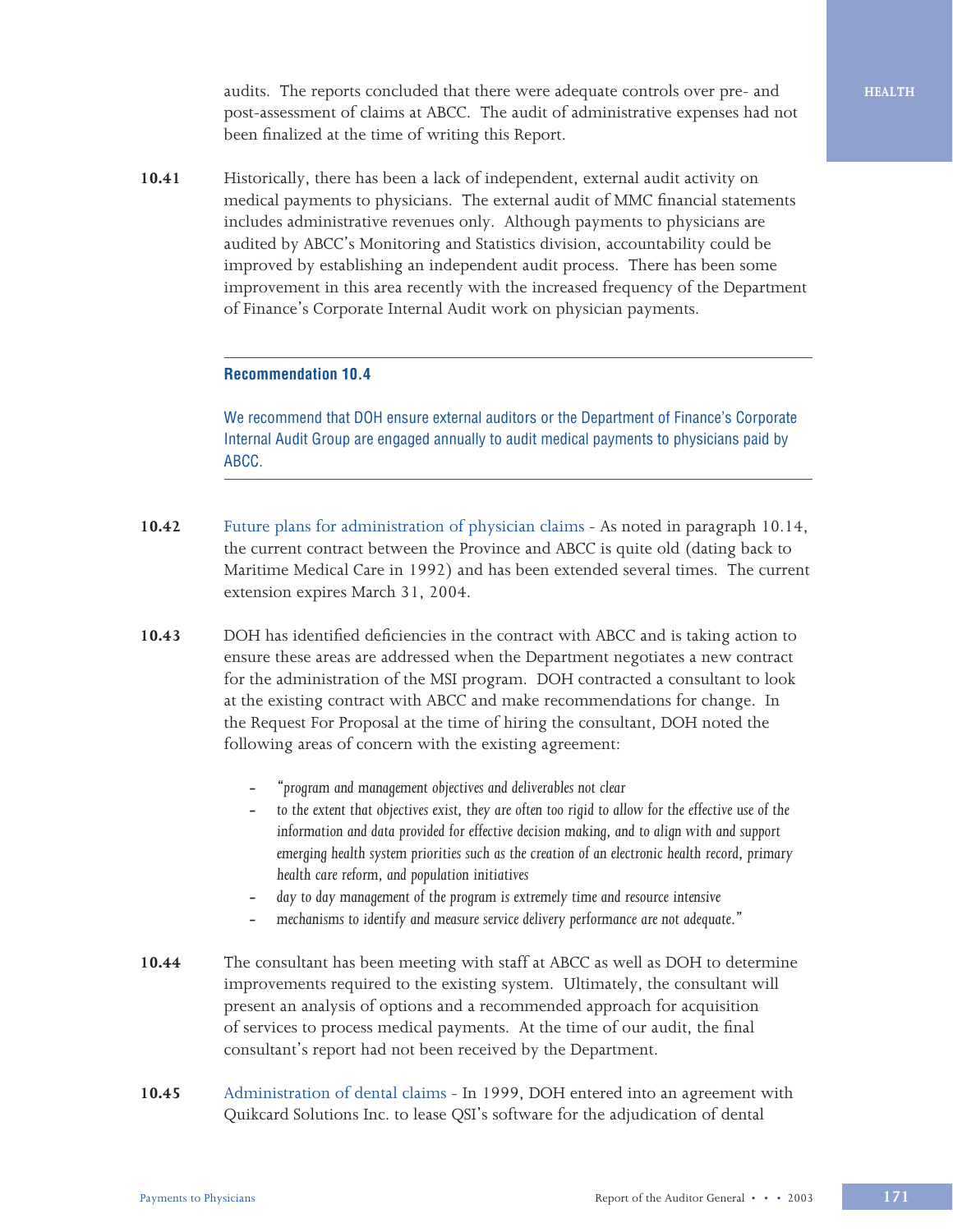**HEALTH**

claims. ABCC used this software to process and pay dental claims from 1999 to 2001. QSI sent an unsolicited proposal to DOH indicating interest in taking over claims adjudication for the Province. DOH entered into a contract with Quikcard to process dental claims and in June 2001, QSI took over from ABCC. Under the agreement between the Province and QSI, QSI receives fixed semi-monthly payments based on a pre-established claims volume. Contract payments remain the same unless this volume varies by more than 20%.

- **10.46** QSI must provide the Province with an external audit opinion each year indicating that it has complied with all the requirements of the agreement including adequate controls over claims processing, controls to detect duplicate claims and other requirements. The auditors are engaged by QSI. For the period June 1, 2001 to March 31, 2002, QSI had an unqualified audit opinion indicating that they had complied with the requirements of the agreement with the Province in all significant respects.
- **10.47** Our audit included a review of controls at QSI. During this review we noted a lack of segregation of duties. We understand that this lack of segregation of duties was also identified by the external auditors and verbally reported to Quikcard but no action was taken to remedy the situation. We have been informed by Quikcard management that they are addressing this problem by reassigning certain tasks to other staff.

#### **Recommendation 10.5**

We recommend that DOH amend the contract with Quikcard Solutions Inc. to require the external auditors of Quikcard to prepare a management letter detailing any internal control weaknesses as well as a short-form audit opinion.

**10.48** Quikcard appears to be complying with the reporting requirements under the agreement with the Province. Monthly reports on claims processed as well as quarterly reports showing total claims paid are being provided. QSI is also required to provide an internal audit review of 30 claims each quarter. Although these reviews were being provided, the individual performing the reviews had access to process claims and was therefore not an independent party.

#### **Recommendation 10.6**

We recommend that DOH ensure quarterly internal audits of claims processed are performed by an individual who does not have claims processing responsibilities.

**10.49** Cost effectiveness of move to Quikcard - During our audit, we reviewed supporting documentation surrounding DOH's decision to move processing of dental claims to QSI. The cost analysis prepared by DOH prior to this move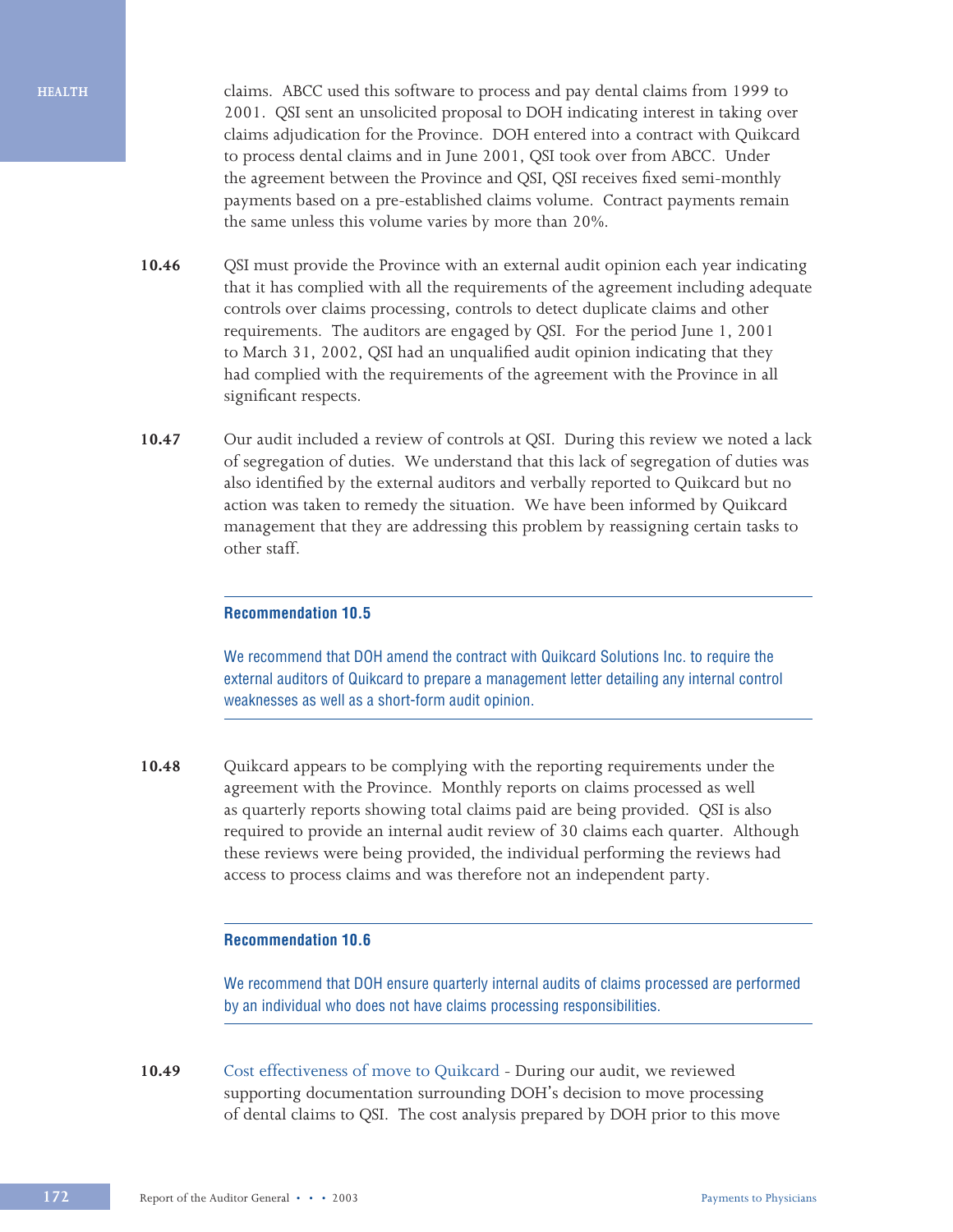suggested annual savings of approximately \$270,000. Prior to our audit, DOH had not performed an assessment of whether anticipated cost savings had been realized. In response to our request, DOH reviewed the move to Quikcard and informed us that the cost savings of \$270,000 were achieved. We did not audit the original cost savings projection or the analysis prepared indicating the cost savings were achieved and, therefore, express no opinion on them.

#### **Recommendation 10.7**

We recommend that DOH ensure appropriate follow up is completed to determine whether expected cost savings have been achieved by new projects.

#### **Follow up from Previous Audits**

- **10.50** During the current audit we followed up on significant findings from our 1998 and 2000 audits. Five of the 14 findings have been implemented and four are in progress. The remaining five findings have not been addressed. Exhibit 10.3 details the most significant findings reported and the action taken by both DOH and ABCC in response.
- **10.51** One of the more significant findings which has not been addressed relates to the ownership of the MSI software. Paragraph 10.47 of our 1998 Report recommended that DOH have legal counsel examine the ABCC contract and provide an opinion on the ownership of the software used to process and administer medical payments to physicians. DOH management informed us that a consultant engaged by the Department determined that the Province has sole ownership of the software. In light of DOH's plans to evaluate possibilities for the administration of medical payments, ownership rights to the processing software could be an important factor in the consideration of alternatives and should be confirmed.

#### **Recommendation 10.8**

We recommend that DOH fully address all findings from our 1998 and 2000 Reports. In particular, we recommend that the Department obtain a legal opinion regarding ownership rights to the MSI software.

#### **CONCLUDING REMARKS**

**10.52** ABCC and QSI have agreements with the Province to process physician and dental fee-for-service claims, respectively. Generally, the claims payments process appears to be well-established, with audit verification work performed by ABCC staff for both physician and dental claims. Because the detailed audit work is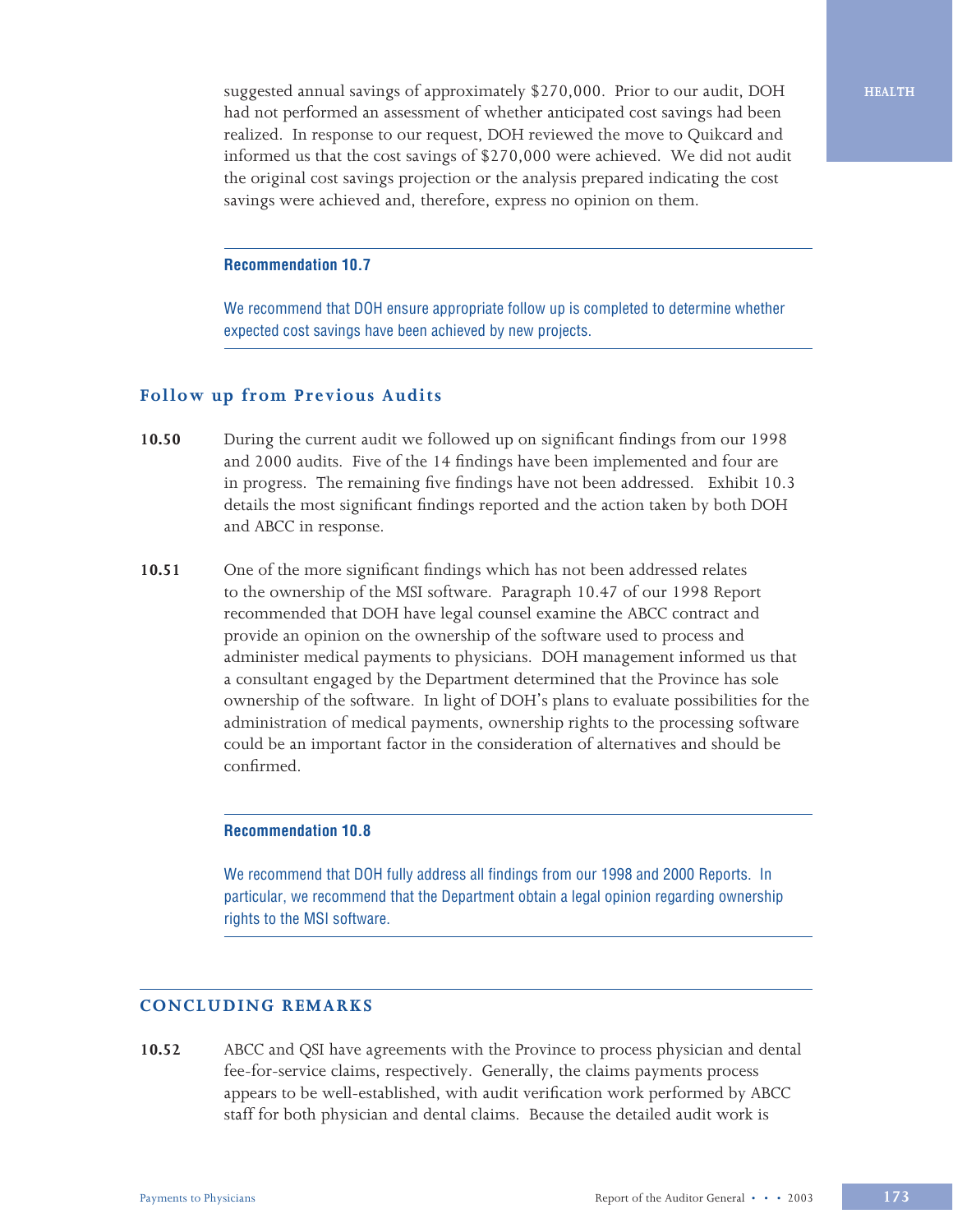#### **HEALTH**

performed by staff of ABCC, we have recommended that the Department of Health also ensure annual audits by external auditors or the Province's Corporate Internal Audit Group.

**10.53** The establishment of systems and controls to ensure that only eligible claims are being paid is essential to the effective management of payments to physicians. Overall controls are adequate but we identified weaknesses in the areas of payment and verification of bulk-billed radiology and pathology claims, and the acceptance of expired health cards. To limit the Department's exposure to the payment of inappropriate claims in these areas, a risk analysis should be completed and systems and controls implemented as required.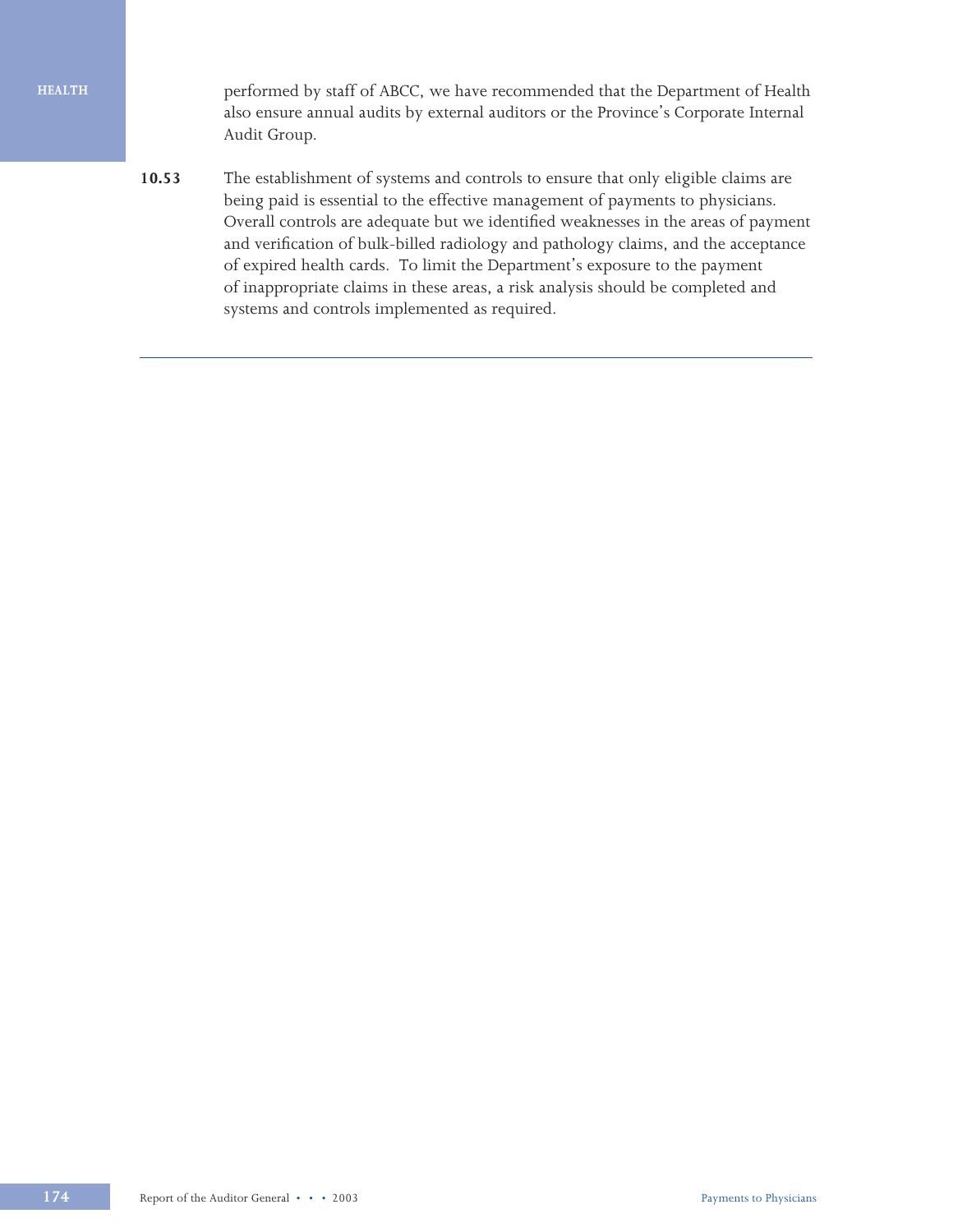

# **Medical Payments to Physicians**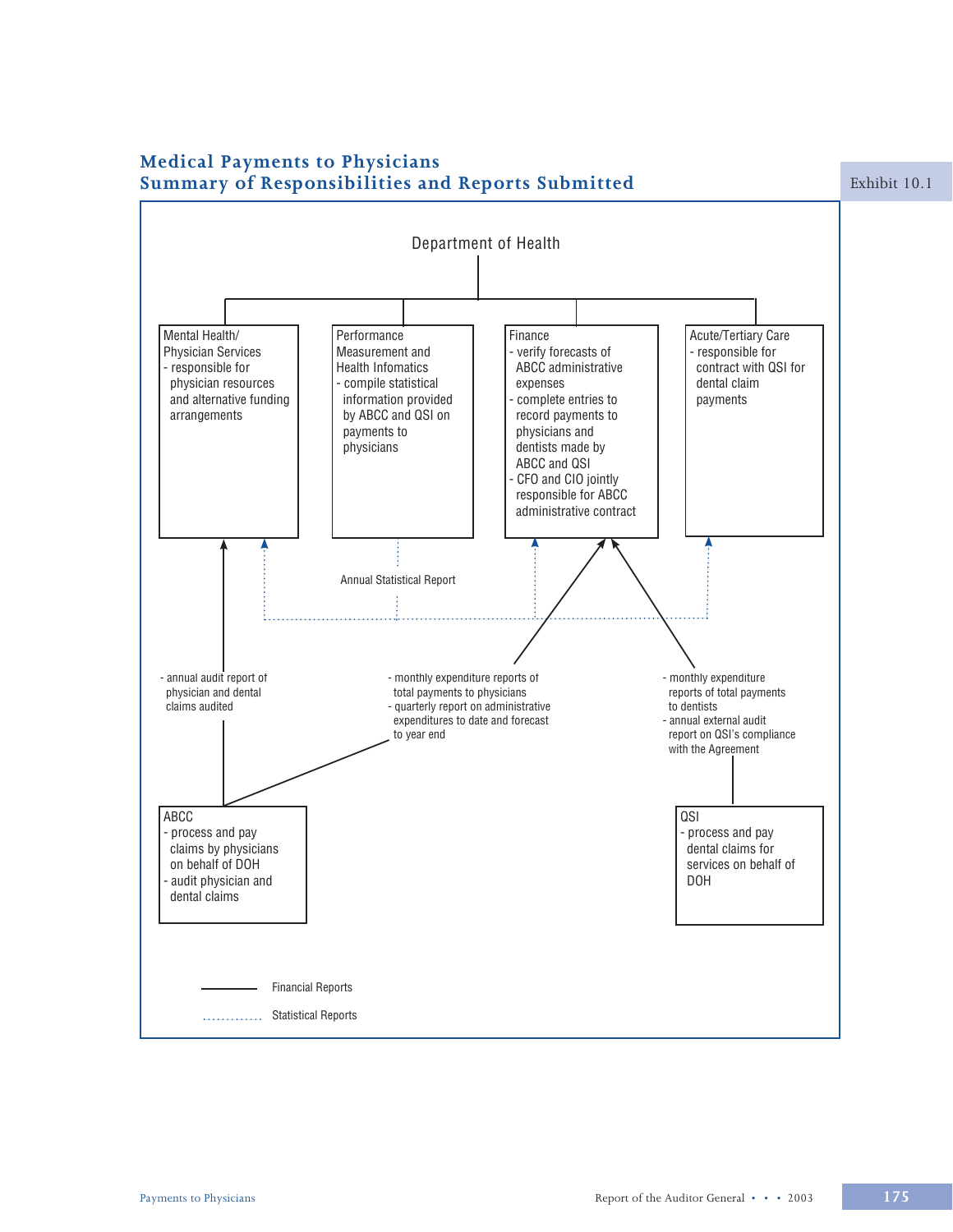# Exhibit 10.2 **Expenditures on Medical Payments (\$ millions)**

| <b>Payment Method</b>               | 2001-02 | 2000-01 |
|-------------------------------------|---------|---------|
| Fee-for-Service                     | \$222.4 | \$220.4 |
| <b>Alternative Funding</b>          | 89.8    | 85.3    |
| <b>Tariff Agreement</b>             | 4.0     | 2.1     |
| Radiology and Pathology             | 31.0    | 30.1    |
| <b>CMPA</b>                         | 4.5     | 5.2     |
| <b>Re-Entry Physicians</b>          | 1.1     | 1.5     |
| Locum                               | 0.5     | 0.3     |
| <b>Rural Stabilization Fund</b>     | 9.1     | 9.2     |
| <b>HST</b>                          | 7.5     | 7.4     |
| <b>GP Recruitment and Retention</b> | 0.1     | 0.1     |
| Other Insured Programs              | 31.4    | 25.8    |
| Total                               | \$401.4 | \$387.4 |

*Source - SAP March 31, 2002 and 2001*

## **Other Insured Programs (\$ millions)**

| <b>Initiative</b>                   | 2001-02 | 2000-01 |
|-------------------------------------|---------|---------|
| <b>Optometric Payments</b>          | \$2.3   | \$2.1   |
| Children's Dental Program           | 7.4     | 7.3     |
| <b>Special Dental Plans</b>         | 0.2     | 0.2     |
| <b>Special Drug Programs</b>        | 17.6    | 13.8    |
| <b>Prosthetic Services Payments</b> | 1.5     | 1.2     |
| <b>Dental Surgical</b>              | 0.9     | 1.0     |
| <b>Special Programs</b>             | 1.5     | 0.2     |
| Total                               | \$31.4  | \$25.8  |

*Source - SAP March 31, 2002 and 2001*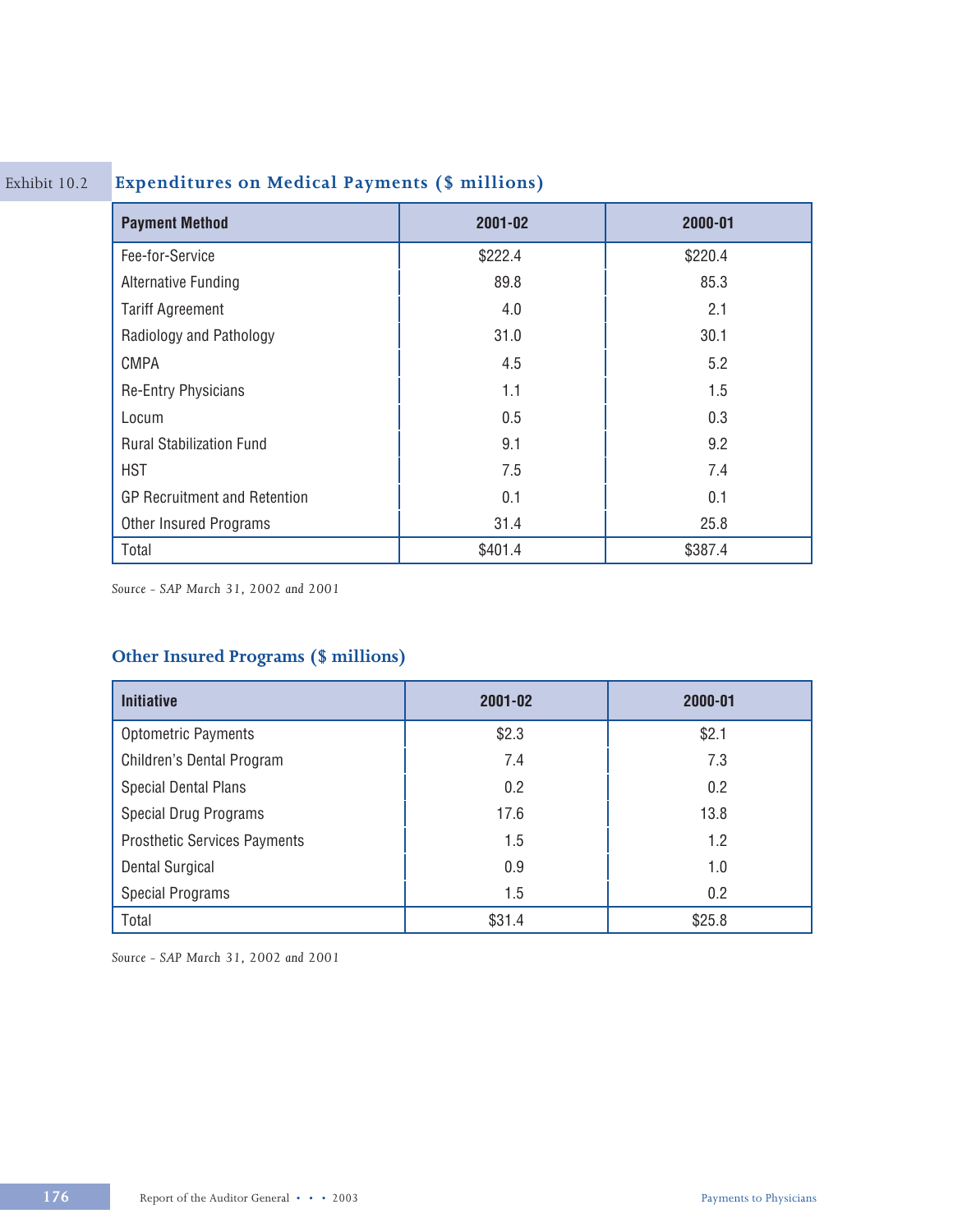# **Follow-Up of Issues Identified in Prior Reports of the Auditor General** Exhibit 10.3

| Paragraph | <b>Recommendation from 1998 Report</b>                                                                                                                                                                                                                                                                 | <b>Status</b>                                                                                                                                                                                                                                                                                                                                                                                                                                 |
|-----------|--------------------------------------------------------------------------------------------------------------------------------------------------------------------------------------------------------------------------------------------------------------------------------------------------------|-----------------------------------------------------------------------------------------------------------------------------------------------------------------------------------------------------------------------------------------------------------------------------------------------------------------------------------------------------------------------------------------------------------------------------------------------|
| 10.10     | The computer control environment at MMC<br>(now ABCC) should be subject to periodic<br>independent assessments.                                                                                                                                                                                        | Implemented - Periodic audits are performed<br>by government's Corporate Internal Audit<br>Group.                                                                                                                                                                                                                                                                                                                                             |
| 10.10     | A disaster recovery and contingency plan<br>for MMC should be completed and tested<br>as soon as possible.                                                                                                                                                                                             | Not Implemented - The lack of a disaster<br>recovery plan was noted during our 1994 audit<br>as well. Department staff informed us that<br>this has been identified as a project and will be<br>scoped during 2003-04.                                                                                                                                                                                                                        |
| 10.10     | The Department had not conducted a<br>formal post-implementation review of the<br>new MSI system to determine the extent to<br>which benefits have been realized and how<br>these results compare to original plans.                                                                                   | Not Implemented - There has been no post-<br>implementation review.                                                                                                                                                                                                                                                                                                                                                                           |
| 10.16     | Program staff copy revised programs<br>back into production. This process<br>should be performed by someone without<br>programming responsibilities.                                                                                                                                                   | Implemented - Program staff no longer copy<br>revised programs into production.                                                                                                                                                                                                                                                                                                                                                               |
| 10.32     | Root authority access to the MSI system<br>provides unlimited capability to add, delete<br>and modify data files and directories. A<br>process for regular independent reviews of<br>the activities of individuals with this access<br>should be established.                                          | Not Implemented - There is still no regular<br>(i.e., monthly) report which is reviewed by<br>management of the organization to ensure<br>there are no unauthorized changes. The<br>Corporate Internal Audit Group is looking at<br>root authority access as part of a 2003 audit<br>but this is not a regular process.                                                                                                                       |
| 10.47     | The wording of the 1992 agreement<br>between the Province and MMC suggests<br>that both parties have joint ownership<br>of the MSI program software. DOH<br>staff informed OAG that they believe<br>the Province has sole ownership. The<br>Department should have legal counsel<br>clarify ownership. | Not Implemented - DOH has not obtained<br>a legal opinion on this issue. A consultant<br>engaged by the Department indicated ABCC<br>did not have any ownership rights to the<br>software. The contract with ABCC is more<br>than 10 years old and DOH is currently looking<br>at options for physician payment services. If<br>the Department decided to move to a new<br>service provider, ownership of this software<br>could be an issue. |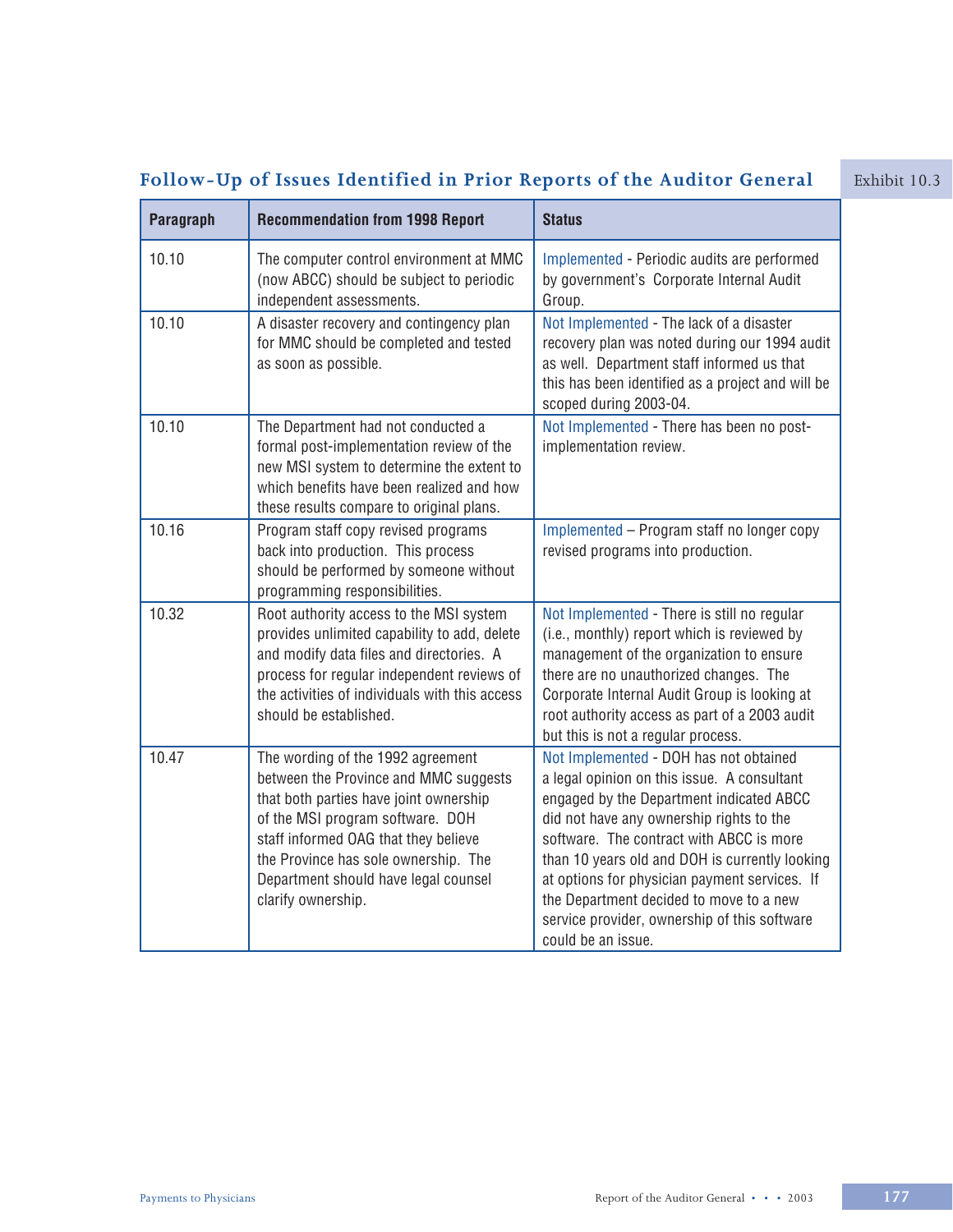| Paragraph           | <b>Recommendation from 2000 Report</b>                                                                                                                                                                                | <b>Status</b>                                                                                                                                                                                                                                                                                                                                                                                                                                                |
|---------------------|-----------------------------------------------------------------------------------------------------------------------------------------------------------------------------------------------------------------------|--------------------------------------------------------------------------------------------------------------------------------------------------------------------------------------------------------------------------------------------------------------------------------------------------------------------------------------------------------------------------------------------------------------------------------------------------------------|
| 9.10                | New Alternate Funding Initiatives (AFI)<br>should be supported by documented<br>analysis with specific outcomes and<br>comparisons of estimated AFI cost to fee-<br>for-service.                                      | Implemented - To date, existing AFI have been<br>renewed, parties involved have agreed to work<br>collaboratively to develop a framework for<br>mutually agreed upon specific deliverables.<br>DOH informed us that new AFIs involve greater<br>analysis and comparisons to estimated fee-for-<br>service costs.                                                                                                                                             |
| 9.10, 9.22,<br>9.23 | Controls and monitoring for AFIs should be<br>increased to reduce risk of inaccurate data<br>input and duplicate payments.                                                                                            | In progress - Data entry is not verified by<br>supervisory staff on a regular basis.<br>ABCC has reports that show payments under<br>both alternative funding arrangements and<br>fee-for-service. These reports help ABCC<br>identify duplicate payments and recover the<br>appropriate amount from the physician.                                                                                                                                          |
| 9.10                | Monitoring of the completeness of shadow<br>billing information was performed on an ad<br>hoc basis and controls were not adequate.                                                                                   | Implemented - DOH now receives quarterly<br>reports on shadow billing which show AFI<br>payments and shadow billing amounts. If<br>shadow billing amounts are lower than<br>expected by DOH, DOH staff follow up<br>with physicians to determine reasons. The<br>Department and other parties are looking at<br>alternatives to shadow billing.                                                                                                              |
| 9.10, 9.47          | AFI contract evaluations by DOH should<br>be done more frequently and include<br>evaluations of service delivery methods,<br>stakeholder satisfaction and clinical<br>outcomes as called for in AFI contracts.        | In progress - Contract evaluations are not<br>being done more frequently. DOH is looking<br>at developing measurable deliverables for<br>AFI contracts. DOH management informed<br>us a database is currently being developed<br>which includes an inventory of all contracts,<br>individual physicians and due dates for<br>deliverables. Management indicated the<br>Department plans to implement follow-up<br>procedures to ensure deliverables are met. |
| 9.10                | AFI contracts include provisions allowing<br>payments to be reduced after 90 days if<br>the actual service level is less than contract<br>payments. The Department should ensure<br>this provision is being enforced. | In progress - DOH staff indicated the<br>Department is beginning to develop a<br>document which outlines the process to be<br>used in evaluating service levels in these<br>instances. We were informed this process<br>should be in place by March 2004.                                                                                                                                                                                                    |